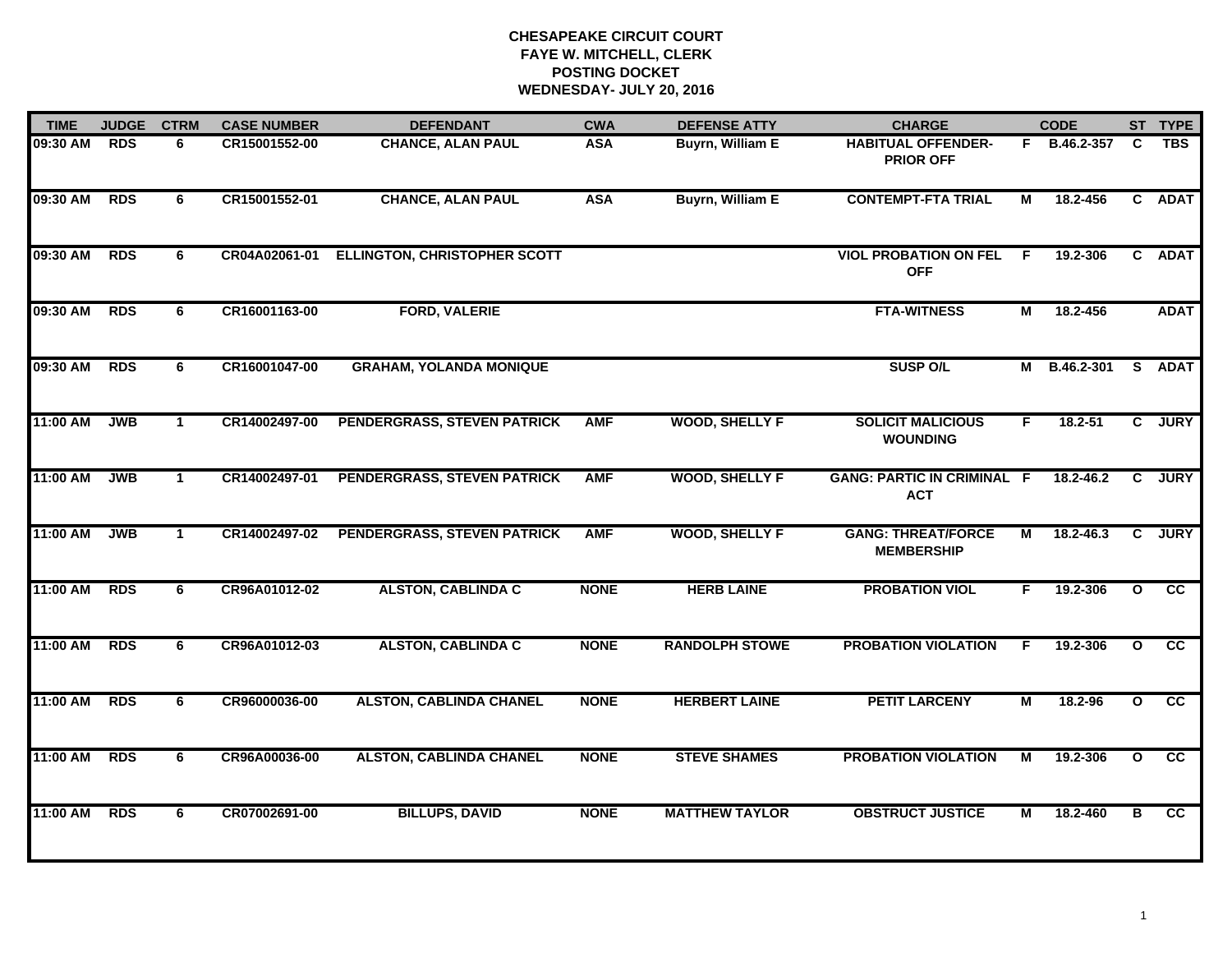| <b>TIME</b> | <b>JUDGE</b> |   | <b>CASE NUMBER</b> | <b>DEFENDANT</b>               | <b>CWA</b>  | <b>DEFENSE ATTY</b>          | <b>CHARGE</b>                              |    | <b>CODE</b>    |                         | ST TYPE         |
|-------------|--------------|---|--------------------|--------------------------------|-------------|------------------------------|--------------------------------------------|----|----------------|-------------------------|-----------------|
| 11:00 AM    | <b>RDS</b>   | 6 | CR08003806-00      | <b>BILLUPS, DAVID; SR</b>      | <b>NONE</b> | SWIFT-SHERARD, SANITA        | <b>STATUTORY BURGLARY</b>                  | F  | 18.2-91        | в                       | cc              |
| 11:00 AM    | <b>RDS</b>   | 6 | CR08003807-00      | <b>BILLUPS, DAVID; SR</b>      | <b>NONE</b> | <b>SWIFT-SHERARD, SANITA</b> | <b>GRAND LARCENY</b>                       | F. | 18.2-95        | в                       | cc              |
| 11:00 AM    | <b>RDS</b>   | 6 | CR12002685-00      | <b>FERGUSON, KEONA MONAE</b>   | <b>NONE</b> | JONES, COLSTON               | <b>GRAND LARCENY</b>                       | F. | 18.2-95        | $\overline{\mathbf{B}}$ | cc              |
| 11:00 AM    | <b>RDS</b>   | 6 | CR14000025-00      | <b>HOWARD, JOHN LEVON; JR</b>  | <b>WHC</b>  | <b>BARLOW, JASON</b>         | <b>CREDIT CARD THEFT</b>                   | F. | 18.2-192       | в                       | RE              |
| 11:00 AM    | <b>RDS</b>   | 6 | CR09001414-00      | <b>JUDGE, BETTY A</b>          | <b>NONE</b> | <b>JONES, DAVID L</b>        | <b>3RD OFFENSE PETIT</b><br><b>LARCENY</b> | F. | 18.2-96        | $\overline{\mathbf{B}}$ | cc              |
| 11:00 AM    | <b>RDS</b>   | 6 | CR16000112-00      | <b>JUDGE, BETTY ANN</b>        | <b>NONE</b> | <b>ROBINSON, DAYMEN</b>      | <b>SHOPLIFTING/CONCEAL</b><br><b>GOODS</b> | F. | 18.2-103       | в                       | <b>CC</b>       |
| 11:00 AM    | <b>RDS</b>   | 6 | CR14002650-00      | <b>LAWRENCE, MARCUS L</b>      | <b>NONE</b> | <b>CHAPMAN, NATHAN</b>       | <b>NO DRIVERS LICENSE</b>                  | М  | 46.2-300       | S.                      | $\overline{cc}$ |
| 11:00 AM    | <b>RDS</b>   | 6 | CR14000697-00      | <b>LAWRENCE, MARCUS LARONE</b> | <b>NONE</b> | <b>CHAPMAN, NATHAN A</b>     | <b>NO DRIVERS LICENSE</b>                  | М  | 46.2-300       | S.                      | cc              |
| 11:00 AM    | <b>RDS</b>   | 6 | CR03003979-00      | <b>LINDSEY, AARON</b>          | <b>NONE</b> | <b>KENNETH REVELEY</b>       | <b>GRAND LARCENY</b>                       | F. | 18.2-95        | в                       | cc              |
| 11:00 AM    | <b>RDS</b>   | 6 | CR03A03979-00      | <b>LINDSEY, AARON</b>          | <b>NONE</b> | <b>WILLIAM BUYRN</b>         | <b>PROBATION VIOLATION</b>                 | F  | 19.2-306       | в                       | cc              |
| 11:00 AM    | <b>RDS</b>   | 6 | CR03A03979-01      | <b>LINDSEY, AARON</b>          | <b>NONE</b> | <b>WILLIAM BUYRN</b>         | <b>PROBATION VIOLATION</b>                 | F  | 19.2-306       | в                       | $\overline{cc}$ |
| 11:00 AM    | <b>RDS</b>   | 6 | CR04000259-00      | <b>MCWAIN, JOSIAH PAUL</b>     | <b>NONE</b> | <b>JOHN A COGGESHALL</b>     | <b>UNAUTH USE AUTO</b>                     |    | $F$ A.18.2-102 | $\mathbf{o}$            | $\overline{cc}$ |
| 11:00 AM    | <b>RDS</b>   | 6 | CR04A00259-00      | <b>MCWAIN, JOSIAH PAUL</b>     | <b>NONE</b> | <b>RICHARD BUYRN</b>         | <b>PROBATION VIOLATION</b>                 | F  | 19.2-306       | $\mathbf{o}$            | cc              |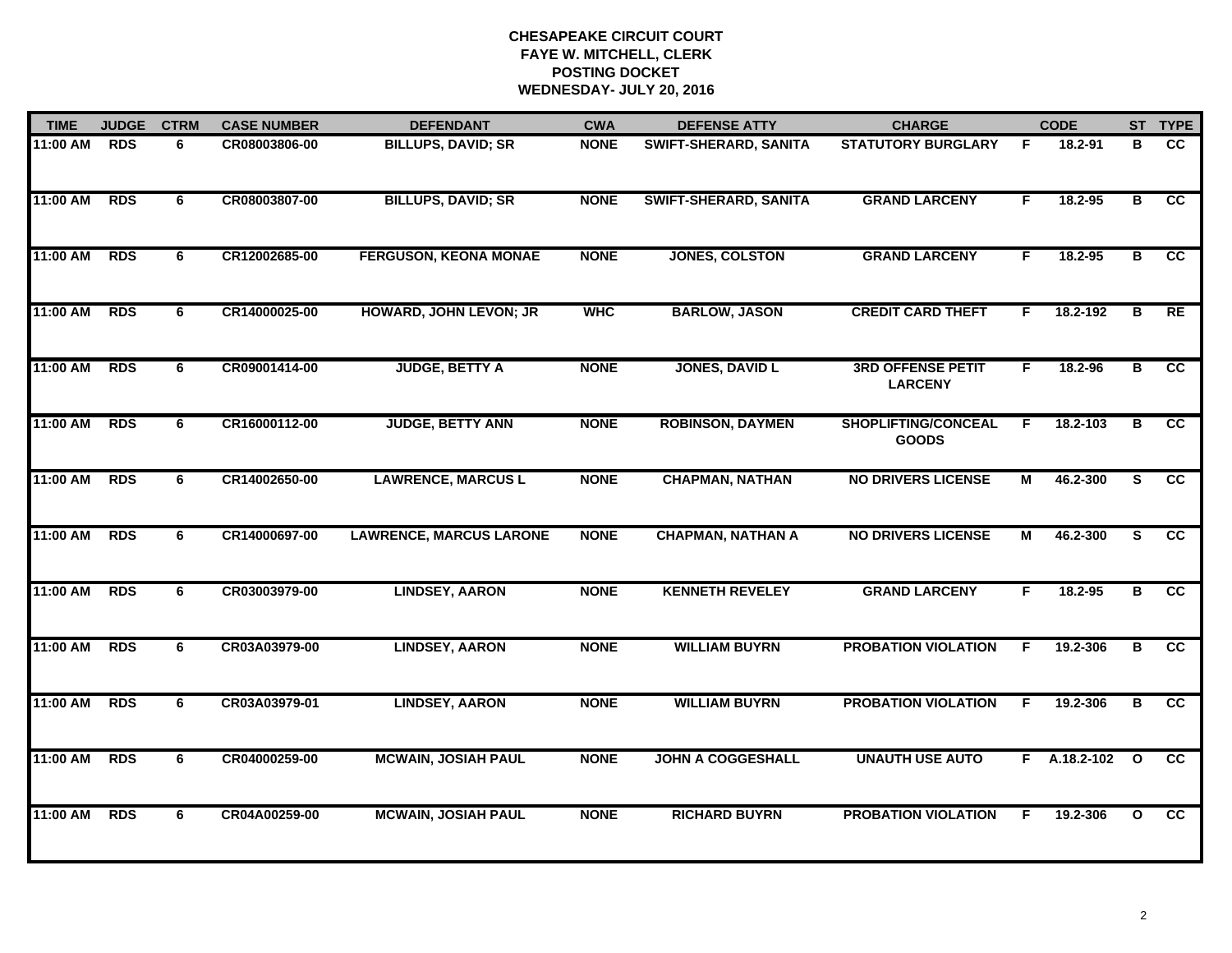| <b>TIME</b> | <b>JUDGE</b> | <b>CTRM</b> | <b>CASE NUMBER</b> | <b>DEFENDANT</b>               | <b>CWA</b>  | <b>DEFENSE ATTY</b>       | <b>CHARGE</b>                              | <b>CODE</b>             |            | ST TYPE                 |                 |
|-------------|--------------|-------------|--------------------|--------------------------------|-------------|---------------------------|--------------------------------------------|-------------------------|------------|-------------------------|-----------------|
| 11:00 AM    | <b>RDS</b>   | 6           | CR04A00259-01      | <b>MCWAIN, JOSIAH PAUL</b>     | <b>NONE</b> | <b>HEATHER B. CROOK</b>   | <b>PROBATION VIOLATION</b>                 | F.                      | 19.2-306   | $\mathbf{o}$            | cc              |
| 11:00 AM    | <b>RDS</b>   | 6           | CR05000587-00      | <b>MCWAIN, JOSIAH PAUL</b>     | <b>NONE</b> | <b>ANDREW SHILLING</b>    | <b>3RD OFFENSE LARCENY</b>                 | F.                      | 18.2-96    | $\mathbf{o}$            | cc              |
| 11:00 AM    | <b>RDS</b>   | 6           | CR05A00587-00      | <b>MCWAIN, JOSIAH PAUL</b>     | <b>NONE</b> | <b>HEATHER B. CROOK</b>   | <b>PROBATION VIOLATION</b>                 | F                       | 19.2-306   | $\overline{\mathbf{o}}$ | cc              |
| 11:00 AM    | <b>RDS</b>   | 6           | CR05A00587-01      | <b>MCWAIN, JOSIAH PAUL</b>     | <b>NONE</b> | <b>MASON, SHARON B</b>    | <b>PROBATION VIOLATION</b>                 | F.                      | 19.2-306   | $\mathbf{o}$            | <b>CC</b>       |
| 11:00 AM    | <b>RDS</b>   | 6           | CR09001418-00      | <b>MCWAIN, JOSIAH PAUL</b>     | <b>NONE</b> | <b>CRONIN, ERIC T</b>     | POSSESSION OF BURGLARY F<br><b>TOOLS</b>   |                         | 18.2-94    | $\mathbf{o}$            | cc              |
| 11:00 AM    | <b>RDS</b>   | 6           | CR14001820-00      | <b>MCWAIN, JOSIAH PAUL</b>     | <b>NONE</b> | <b>MORRIS, DIALLO K</b>   | <b>VIOL PROBATION ON FEL</b><br><b>OFF</b> | F.                      | 19.2-306   | $\mathbf{o}$            | cc              |
| 11:00 AM    | <b>RDS</b>   | 6           | CR15000495-00      | <b>ROBERTSON, CHAMBERLA M</b>  | <b>NONE</b> | <b>MELTON, JAMES</b>      | ID THEFT TO AVOID ARREST- F<br>2ND         |                         | 18.2-186.3 | В                       | <b>CC</b>       |
| 11:00 AM    | <b>RDS</b>   | 6           | CR13000158-01      | <b>SEXTON, CABLINDA C</b>      | <b>NONE</b> | Wegman, Robert L          | <b>SHOPLIFTING</b>                         | F.                      | 18.2-103   | В                       | cc              |
| 11:00 AM    | <b>RDS</b>   | 6           | CR92001827-00      | <b>SMITH, ERNEST LEROY</b>     | <b>NONE</b> | <b>STEPHEN GIVANDO</b>    | <b>DISTRIBUTE COCAINE</b>                  | F.                      | 18.2-248   | $\mathbf{o}$            | $\overline{cc}$ |
| 11:00 AM    | <b>RDS</b>   | 6           | CR13002549-00      | <b>SMITH, ERNEST LEROY; JR</b> | <b>NONE</b> | <b>BLACK, HUGH E; III</b> | POSS OF HYDROMORPHINE F                    |                         | 18.2-250   | в                       | cc              |
| 11:00 AM    | <b>RDS</b>   | 6           | CR13002549-01      | <b>SMITH, ERNEST LEROY; JR</b> | <b>NONE</b> | Jankell, Peter J.         | <b>VIOL PROBATION ON FEL</b><br><b>OFF</b> | -F                      | 19.2-306   | $\mathbf{o}$            | cc              |
| 11:00 AM    | <b>RDS</b>   | 6           | CR15000569-00      | <b>THREAT, SHANIQUA S</b>      | <b>NONE</b> | <b>BUYRN, RICHARD L</b>   | <b>ASSAULT &amp; BATTERY</b>               | $\overline{\mathsf{M}}$ | 18.2-57    | в                       | $\overline{cc}$ |
| 11:00 AM    | <b>RDS</b>   | 6           | CR11002423-00      | <b>WALTON, KAVON LATREL</b>    | <b>NONE</b> | <b>KARLE, KIMBERLY</b>    | <b>POSS STOLEN GOODS</b>                   | М                       | 18.2-108   | в                       | cc              |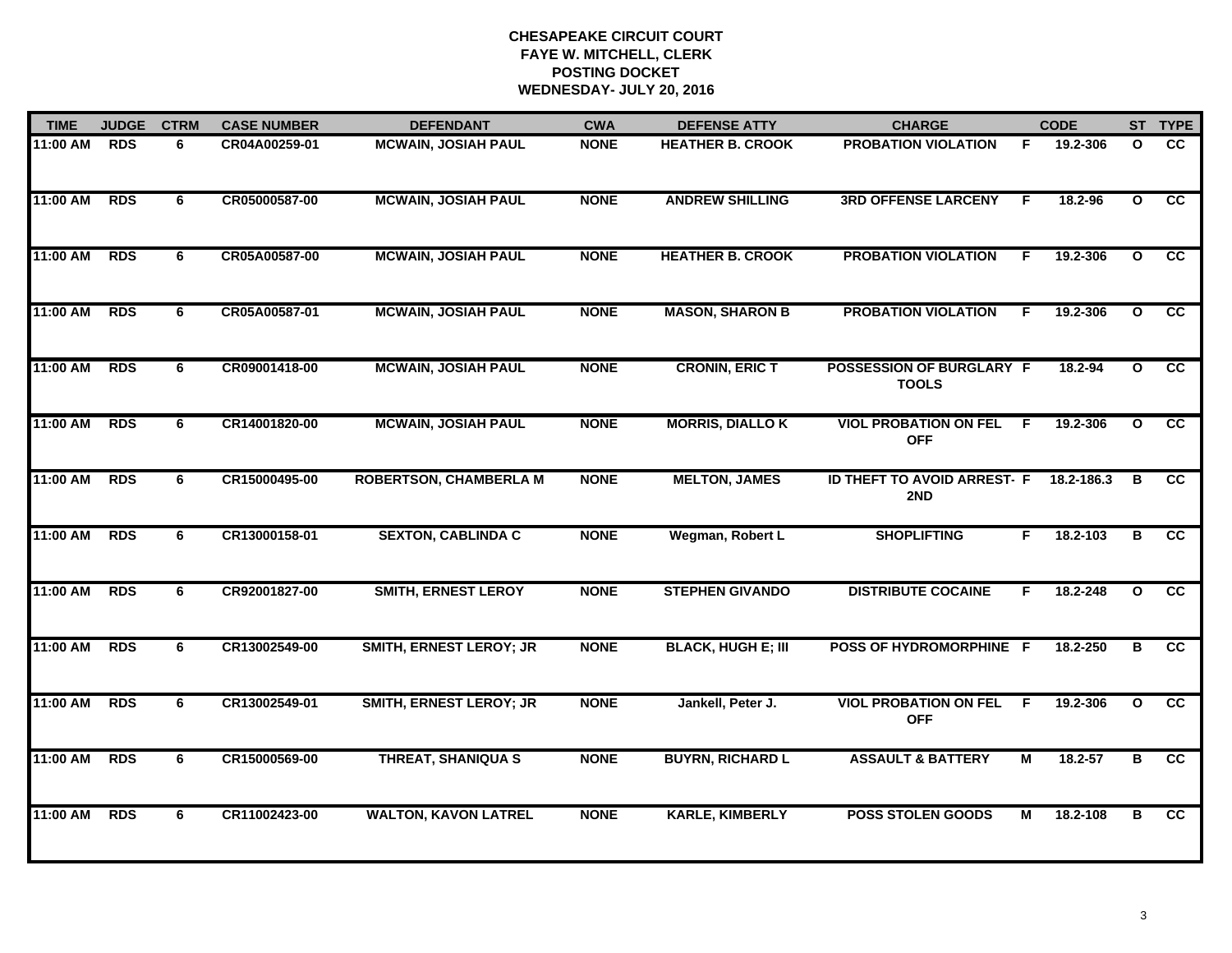| <b>TIME</b> | <b>JUDGE</b> | <b>CTRM</b> | <b>CASE NUMBER</b> | <b>DEFENDANT</b>                 | <b>CWA</b>  | <b>CHARGE</b><br><b>DEFENSE ATTY</b> |                                            | <b>CODE</b> |            | <b>ST</b>    | <b>TYPE</b> |
|-------------|--------------|-------------|--------------------|----------------------------------|-------------|--------------------------------------|--------------------------------------------|-------------|------------|--------------|-------------|
| 11:00 AM    | <b>RDS</b>   | 6.          | CR14000500-00      | <b>WALTON, KAVON LATREL</b>      | <b>NONE</b> | <b>WENTWORTH, RACHEL</b>             | <b>PWID MARIJUANA</b>                      |             | 18.2-248.1 | в            | <b>CC</b>   |
| 11:00 AM    | <b>RDS</b>   | 6           | CR14001036-00      | <b>WALTON, KAVON LATREL</b>      | <b>NONE</b> | <b>Buyrn, William E</b>              | <b>PWID MARIJUANA</b>                      |             | 18.2-248.1 | $\mathbf{o}$ | <b>CC</b>   |
| 11:00 AM    | <b>RDS</b>   | 6.          | CR14001714-00      | <b>WALTON, KAVON LATREL</b>      | <b>NONE</b> | Jones, David L                       | <b>PWID MARIJUANA</b>                      |             | 18.2-248.1 | $\mathbf{o}$ | <b>CC</b>   |
| 11:00 AM    | <b>RDS</b>   | 6           | CR13000936-00      | <b>WOODARD, JACQUOLYN LOUISE</b> | <b>NONE</b> | <b>WENTWORTH, RACHEL</b>             | <b>POSS SCH LOR II CONTR</b><br><b>SUB</b> | Е           | 18.2-250   | в            | <b>CC</b>   |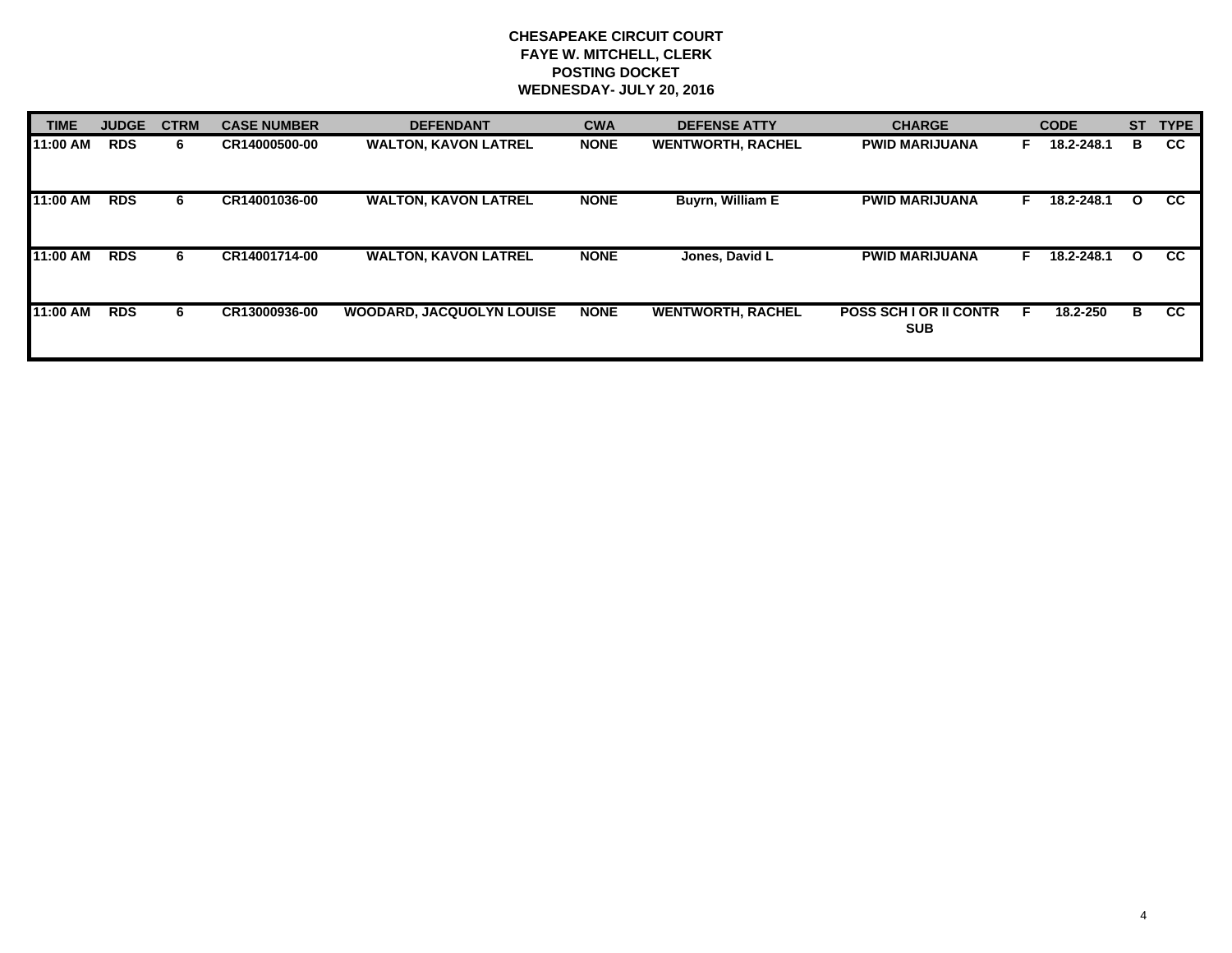| <b>Hearing Time Judge Courtroom</b> |            |                         | Case #        | <b>Plaintiff</b>                          | <b>Defendant</b>                            | <b>Plaintiff Attorney</b>          | <b>Defendant Attorney Hearing Type</b> |                          | <b>Duration</b> |
|-------------------------------------|------------|-------------------------|---------------|-------------------------------------------|---------------------------------------------|------------------------------------|----------------------------------------|--------------------------|-----------------|
| 09:00 AM                            | <b>JWB</b> | -1                      | CL13002559-00 | <b>WASHINGTON, LISA</b><br><b>DARLENE</b> | <b>WASHINGTON, REGINALD</b>                 | <b>HERRELL, SHEERA R</b>           | SNYDER,<br><b>CHANDRA</b>              | <b>MOPT</b>              | MHD             |
| 10:00 AM                            | <b>JWB</b> | $\mathbf{1}$            | CL16000548-00 | <b>ELLIS, BONITA LAVERN</b>               | <b>ELLIOTT, LAMAR</b><br><b>CHRISTOPHER</b> | <b>MINOR, GEORGE; JR</b>           |                                        | <b>MOT</b>               | 45M 0 H 0 D     |
| 09:00 AM                            | <b>EPG</b> | $\mathbf{3}$            | CL12002951-01 | <b>STEWARD, DARRELL</b>                   | <b>STEWARD, YVETTE LAROSE</b>               |                                    | <b>SCEVIOUR,</b><br><b>TIMOTHY P</b>   | $\overline{SC}$          | OM1H0D          |
| 09:00 AM                            | <b>EPG</b> | $\overline{\mathbf{3}}$ |               | CL14001762-02 KURGAN, WALTER MICHAEL      | <b>SCANLON, MARY K</b>                      | <b>PROSE</b>                       |                                        | <b>MOT</b>               | OM1H0D          |
| 09:00 AM                            | <b>EPG</b> | $\mathbf{3}$            | CL15002944-00 | <b>MICHELS, LISA MARIE</b>                | <b>MICHELS, THOMAS A; JR</b>                | <b>PAULSON, LOUIS G</b>            | <b>JAMES, ANDREW K</b>                 | <b>PL</b>                | 45M 0 H 0 D     |
| 09:00 AM                            | <b>EPG</b> | $\mathbf{3}$            | CL15002944-00 | <b>MICHELS, LISA MARIE</b>                | <b>MICHELS, THOMAS A; JR</b>                | <b>PAULSON, LOUIS G</b>            | <b>JAMES, ANDREW K</b>                 | PL                       | 45M 0 H 0 D     |
| 09:00 AM                            | <b>EPG</b> | $\mathbf{3}$            | CL16001163-00 | <b>SANDERS, CAROLYN R</b>                 | <b>SANDERS, JEFFREY R; SR</b>               | <b>TAYLOR, STEVE C</b>             | <b>PROSE</b>                           | <b>FD</b>                | 15M 0 H 0 D     |
| 09:00 AM                            | <b>EPG</b> | $\overline{\mathbf{3}}$ | CL16001509-00 | <b>CAMPBELL, APRIL</b>                    | <b>CLANTON, DULEVIAN</b>                    | <b>ALOUPAS, CARMELOU</b><br>G      | <b>PROSE</b>                           | <b>PRES</b>              | 15M 0 H 0 D     |
| 09:00 AM                            | <b>EPG</b> | $\overline{\mathbf{3}}$ | CL16001514-00 | <b>NORFLEET, SONYA</b><br><b>CATRESE</b>  | <b>NORFLEET, HARRY LEE; JR</b>              | <b>DEIST, CATHERINE M</b>          | <b>PROSE</b>                           | <b>PL</b>                | OM1H0D          |
| 09:00 AM                            | <b>EPG</b> | $\mathbf{3}$            | CL16001572-00 | <b>TYSOR, DANA KEMP</b>                   | <b>TYSOR, GARY WAYNE</b>                    | <b>HOFHEIMER, KRISTEN D</b>        |                                        | <b>MOT</b>               | 30M 0 H 0 D     |
| 09:00 AM                            | <b>FBL</b> | $\overline{\mathbf{4}}$ | CL15000737-00 | HENDERSON-BEASLEY,<br><b>RONEIKO</b>      | *BLANKENSHIP, DALE                          | GOODOVE, MICHAEL L PACE, MICHAEL D |                                        | <b>COMP</b>              | 15M 0 H 0 D     |
| 09:00 AM                            | <b>FBL</b> | 4                       | CL15001243-00 | <b>LAWRENCE, MARGARET</b><br><b>ANN</b>   | <b>LAWRENCE, HOWARD</b><br><b>GLENMORE</b>  | <b>WOODS, MICHAEL J</b>            | <b>WICKRE, MEGAN</b>                   | $\overline{\mathsf{wc}}$ | 15M 0 H 0 D     |
| 09:00 AM                            | <b>FBL</b> | 4                       | CL15001264-00 | <b>MYERS, BRITTANEY</b>                   | <b>MYERS, JASON ALLEN</b>                   | <b>JANKELL, PETER</b>              | <b>PROSE</b>                           | <b>MOPT</b>              | M H D           |
| 09:00 AM                            | <b>FBL</b> | 4                       | CL15001264-01 | <b>MYERS, BRITTANEY</b>                   | <b>MYERS, JASON ALLEN</b>                   | <b>JANKELL, PETER J</b>            | <b>MORRIS, SARAH E</b>                 | $\overline{\text{sc}}$   | OM1H0D          |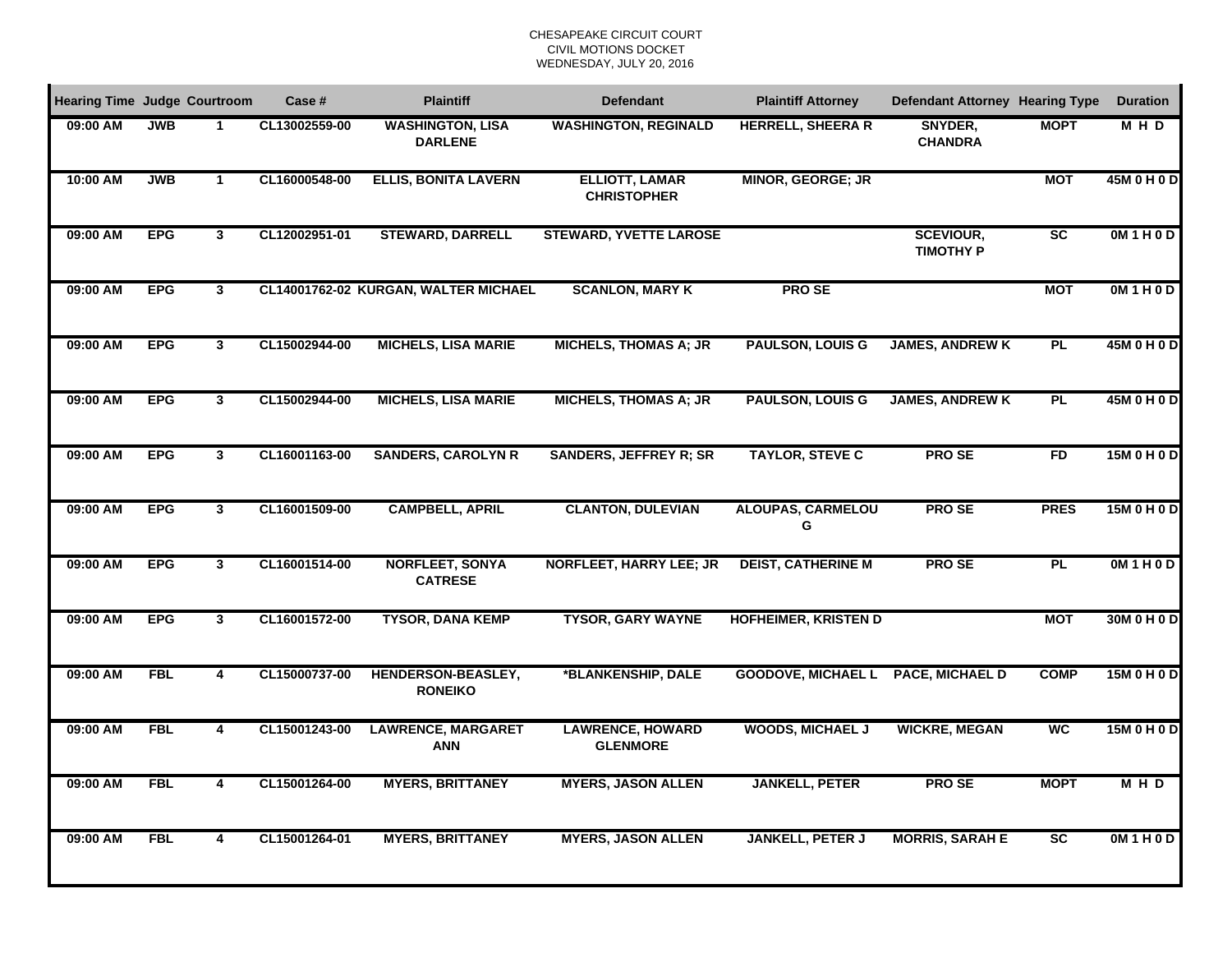| <b>Hearing Time Judge Courtroom</b> |             |                         | Case #        | <b>Plaintiff</b>                         | <b>Defendant</b>                               | <b>Plaintiff Attorney</b>               | <b>Defendant Attorney Hearing Type</b> |                 | <b>Duration</b> |
|-------------------------------------|-------------|-------------------------|---------------|------------------------------------------|------------------------------------------------|-----------------------------------------|----------------------------------------|-----------------|-----------------|
| 09:00 AM                            | <b>FBL</b>  | 4                       | CL15001264-01 | <b>MYERS, BRITTANEY</b>                  | <b>MYERS, JASON ALLEN</b>                      | <b>JANKELL, PETER J</b>                 | <b>MORRIS, SARAH E</b>                 | <b>DIS</b>      | MHD             |
| 09:00 AM                            | <b>FBL</b>  | $\overline{\mathbf{4}}$ | CL15001496-00 | <b>WISE, STACEY</b>                      | <b>COPLON, JARED L</b>                         | <b>LOTKIN, ADAM</b>                     | PACE, MICHAEL D                        | <b>PRES</b>     | 10M 0 H 0 D     |
| 09:00 AM                            | <b>FBL</b>  | 4                       |               | CL15001528-00 TAYLOR, THOMAS JEFFREY     | <b>TAYLOR, CENA V</b>                          | <b>MILLER, DANIEL J</b>                 | <b>THOMASSON,</b><br><b>BRIAN A</b>    | <b>FD</b>       | M H D           |
| 09:00 AM                            | <b>FBL</b>  | $\overline{4}$          | CL15001790-00 | <b>GOFF, KAREN STALLINGS</b>             | <b>GOFF, DONALD RAY</b>                        | <b>MILLER, DANIEL J</b>                 | PETERSON,<br><b>JENNIFER E</b>         | <b>MOT</b>      | <b>MHD</b>      |
| 09:00 AM                            | <b>FBL</b>  | 4                       | CL15001790-00 | <b>GOFF, KAREN STALLINGS</b>             | <b>GOFF, DONALD RAY</b>                        | MILLER, DANIEL J                        | PETERSON,<br><b>JENNIFER E</b>         | <b>PTC</b>      | M H D           |
| 09:00 AM                            | <b>FBL</b>  | 4                       | CL15002054-00 | <b>PNC BANK NATIONAL</b><br><b>ASSOC</b> | <b>JEMD REALTY LLC</b>                         | <b>NORD, MICHAEL D</b>                  | <b>PROSE</b>                           | <b>SC</b>       | 15M 0 H 0 D     |
| 09:00 AM                            | <b>FBL</b>  | 4                       | CL16000640-00 | <b>CLARK, MICHELLE ANN</b>               | <b>CLARK, CHARLES EDWARD;</b><br>JR            | FLOYD, JUDITH M                         |                                        | FD              | 15M 0 H 0 D     |
| 09:00 AM                            | <b>FBL</b>  | $\overline{4}$          | CL16000861-00 | <b>STROWDER, DOMINIQUE</b>               | <b>STROWDER, TYKESIA</b>                       | <b>MILLER, DANIEL J</b>                 | <b>WOODS, MICHAEL J</b>                | <b>PL</b>       | OM1H0D          |
| 09:00 AM                            | <b>FBL</b>  | $\overline{\mathbf{4}}$ | CL16001552-00 | <b>NOBLE, JASON KEITH</b>                | <b>NOBLE, STACEY MARIE</b>                     | <b>LEGUM, STEVEN</b>                    | <b>HARDING,</b><br><b>DARRELL M</b>    | <b>PL</b>       | 30M 0 H 0 D     |
| 09:00 AM                            | <b>FBL</b>  | $\overline{\mathbf{4}}$ | CL16001602-00 | <b>ALEXANDER, SHAVONNE</b>               | <b>JG WENTWORTH</b><br><b>ORIGINATIONS LLC</b> | <b>WILLIAMS, KELLY S</b>                |                                        | <b>MOT</b>      | M H D           |
| 09:00 AM                            | <b>FBL</b>  | $\overline{\mathbf{4}}$ | CL16001736-00 | <b>PAPPAS, NYCOL M</b>                   | <b>PAPPAS, DAVID P</b>                         | <b>MAIDEN, BESIANNE</b><br><b>TAVSS</b> |                                        | PL              | 30M 0 H 0 D     |
| 09:00 AM                            | <b>MATA</b> | 5                       | CA16-25       | IN RE ADOPTION                           | IN RE ADOPTION                                 | <b>CARNEGIE, KAREN</b>                  |                                        | <b>ADOP</b>     | 30M 0 H 0 D     |
| 09:00 AM                            | <b>MATA</b> | $5\phantom{.0}$         | CJ16-30       | IN RE JUVENILE APPEAL                    | IN RE JUVENILE APPEAL                          |                                         |                                        | <b>MOPT</b>     | 15M 0 H 0 D     |
| 09:00 AM                            | <b>MATA</b> | 5                       | CL14000320-01 | <b>POST, AARON WAYNE</b>                 | <b>POST, MELANIE JEAN</b>                      |                                         | <b>HABIB, AMEET I</b>                  | $\overline{sc}$ | OM1H0D          |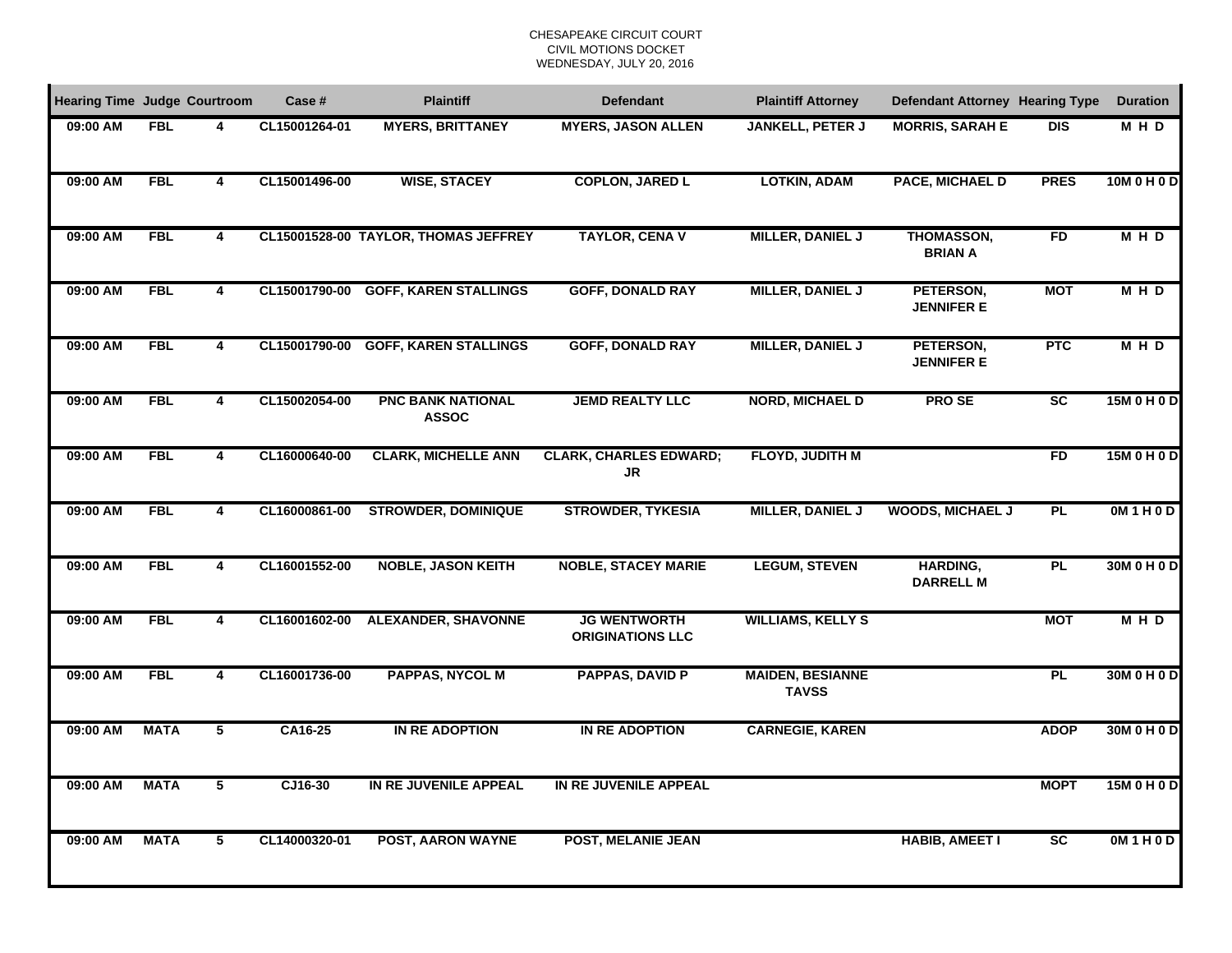| <b>Hearing Time Judge Courtroom</b> |             |                         | Case #        | <b>Plaintiff</b>                          | <b>Defendant</b>                              | <b>Plaintiff Attorney</b>              | <b>Defendant Attorney Hearing Type</b>                   |             | <b>Duration</b> |
|-------------------------------------|-------------|-------------------------|---------------|-------------------------------------------|-----------------------------------------------|----------------------------------------|----------------------------------------------------------|-------------|-----------------|
| 09:00 AM                            | <b>MATA</b> | 5                       | CL14002269-00 | <b>WHITE, CRAIG MITCHELL</b>              | <b>WHITE, LEATHA BONITA</b>                   | <b>MARLE, SIMON JAMES</b>              | <b>LAINE, HERBERT W</b>                                  | <b>PL</b>   | M H D           |
| 09:00 AM                            | <b>MATA</b> | $\overline{5}$          | CL16000174-00 | <b>CONSOLIDATED</b><br><b>ELECTRICAL</b>  | <b>CURRIN ELECTRIC LLC</b>                    | <b>SWEENEY, B COLIN</b>                | <b>CHRISTOPHER,</b><br><b>BLAKE R</b>                    | <b>DEM</b>  | 30M 0 H 0 D     |
| 09:00 AM                            | <b>MATA</b> | 5                       | CL16000532-00 | *BONDURANT, AARON                         | *MARSCHEIDER<br><b>PROPERTIES LLC</b>         | <b>CLAY, STEPHANIE</b>                 | <b>EASON, CARL A</b>                                     | <b>DEM</b>  | 30M 0 H 0 D     |
| 09:00 AM                            | <b>MATA</b> | 5                       | CL16000994-00 | <b>TALENT, DONNA A</b>                    | <b>ALLMAN, SAMANTHA JO</b>                    | <b>RICHARDSON, JOHN</b>                | <b>PROSE</b>                                             | DJ          | 15M 0 H 0 D     |
| 09:00 AM                            | <b>MATA</b> | $5\phantom{.0}$         | CL16001217-00 | <b>DAVIE, KAREEM DEVON</b>                | <b>BARRINGTON-DAVIE,</b><br><b>LATRICIA M</b> | <b>REYNOLDS, JENNIFER</b>              |                                                          | <b>MOT</b>  | 15M 0 H 0 D     |
| 09:00 AM                            | <b>MATA</b> | $\overline{\mathbf{5}}$ | CL16001413-00 | <b>DAVIDSON, MICHAEL L</b>                | *DAVIDSON, KATHY                              | <b>BRICKHOUSE, M</b><br><b>BRADLEY</b> |                                                          | <b>MOT</b>  | OM1H0D          |
| 09:00 AM                            | <b>MATA</b> | $\overline{5}$          | CL16001462-00 | <b>TURNER, LARRY M; SR</b>                | <b>TURNER, EBONY L</b>                        | <b>PROSE</b>                           |                                                          | FD          | 15M 0 H 0 D     |
| 09:00 AM                            | <b>RDS</b>  | 6                       | CL07000754-02 | <b>LEE, HENRY EARL</b>                    | <b>LEE, SANDRA LYNN</b>                       |                                        | <b>CARNEGIE, KAREN</b><br>R                              | <b>SC</b>   | OM1H0D          |
| 09:00 AM                            | <b>RDS</b>  | 6                       | CL12001246-03 | <b>BONNETT, TIMOTHY</b><br><b>CHARLES</b> | <b>CHENET, LISA MARIA</b>                     | <b>CHRISTIE, GEORGE A</b>              | <b>ROGERS, MANDY</b>                                     | <b>MOT</b>  | 15M 0 H 0 D     |
| 09:00 AM                            | <b>RDS</b>  | 6                       | CL13001699-01 | <b>KENNEDY-MANLEY, DIANE</b>              | <b>MANLEY, JAMES EDWARD</b>                   | <b>BROWN, SAMUEL R; II</b>             | <b>PROSE</b>                                             | <b>PRES</b> | 30M 0 H 0 D     |
| 09:00 AM                            | <b>RDS</b>  | 6                       | CL15002338-00 | *WILLIAMS, CHRISTINE                      | <b>SMITHSON, BRENTON</b>                      | <b>LARSEN, GREGORY S</b>               | <b>LYONS, MARY</b><br><b>MARGARET</b><br><b>CALLAHAN</b> | <b>MOT</b>  | OM1H0D          |
| 09:00 AM                            | <b>RDS</b>  | 6                       | CL16000769-00 | *KING, JOHN T; III                        | *BOARD OF ZONING APPEAL                       | <b>SAMUEL, RYAN C</b>                  | <b>NA</b>                                                | <b>HEAR</b> | OM1H0D          |
| 09:00 AM                            | <b>RDS</b>  | 6                       | CL16000774-00 | *4720 BATTLEFIELD LLC                     | *THE BANK OF HAMPTON<br><b>ROADS</b>          | THE JONES FIRM PLC                     |                                                          | <b>PLEA</b> | OM1H0D          |
| 10:00 AM                            | <b>RDS</b>  | 6                       | CL16001296-00 | <b>HOLLEY, JAMES ERVIN</b>                | <b>COMMONWEALTH</b>                           | <b>PROSE</b>                           | <b>CAMPBELL,</b><br><b>WILLIAM H</b>                     | OLP         | M H D           |